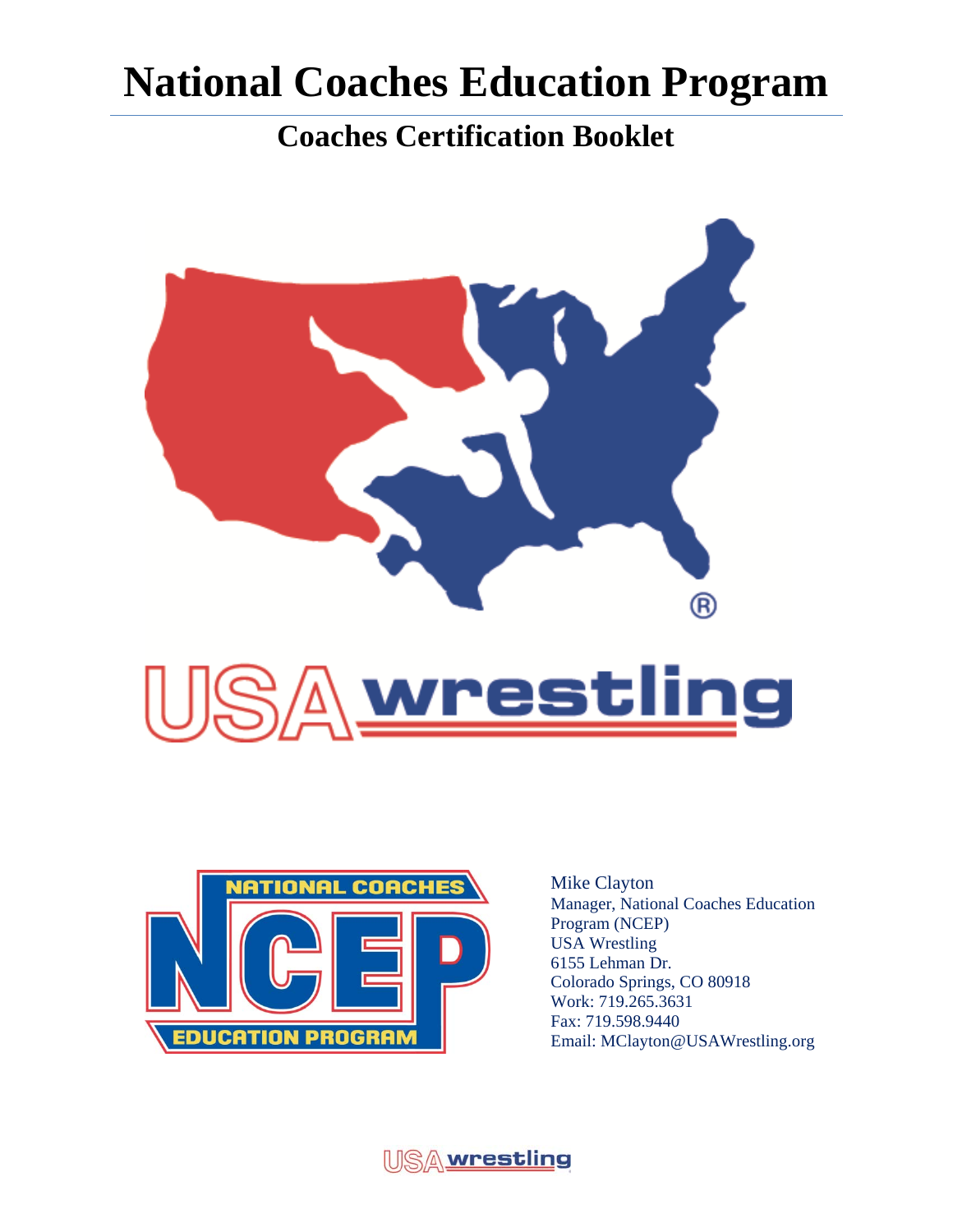### **Coaches Certification Booklet**

The USA Wrestling Coaches Certification Booklet allows you to easily track and log the requirements as well as your progress throughout your USA Wrestling National Coaches Education Program certifications.

This PDF file allows you to type and save the clinic/event dates, locations and names of your instructors for all certification clinics and/or events you attend as well as tasks you submit.

Thank you for your commitment to our athletes and our sport by continuing your coaching certifications through USA Wrestling's National Coaches Education Program (NCEP).



US Women's Freestyle Team with their 2014 World Bronze Team Trophy – Tashkent, Uzbekistan

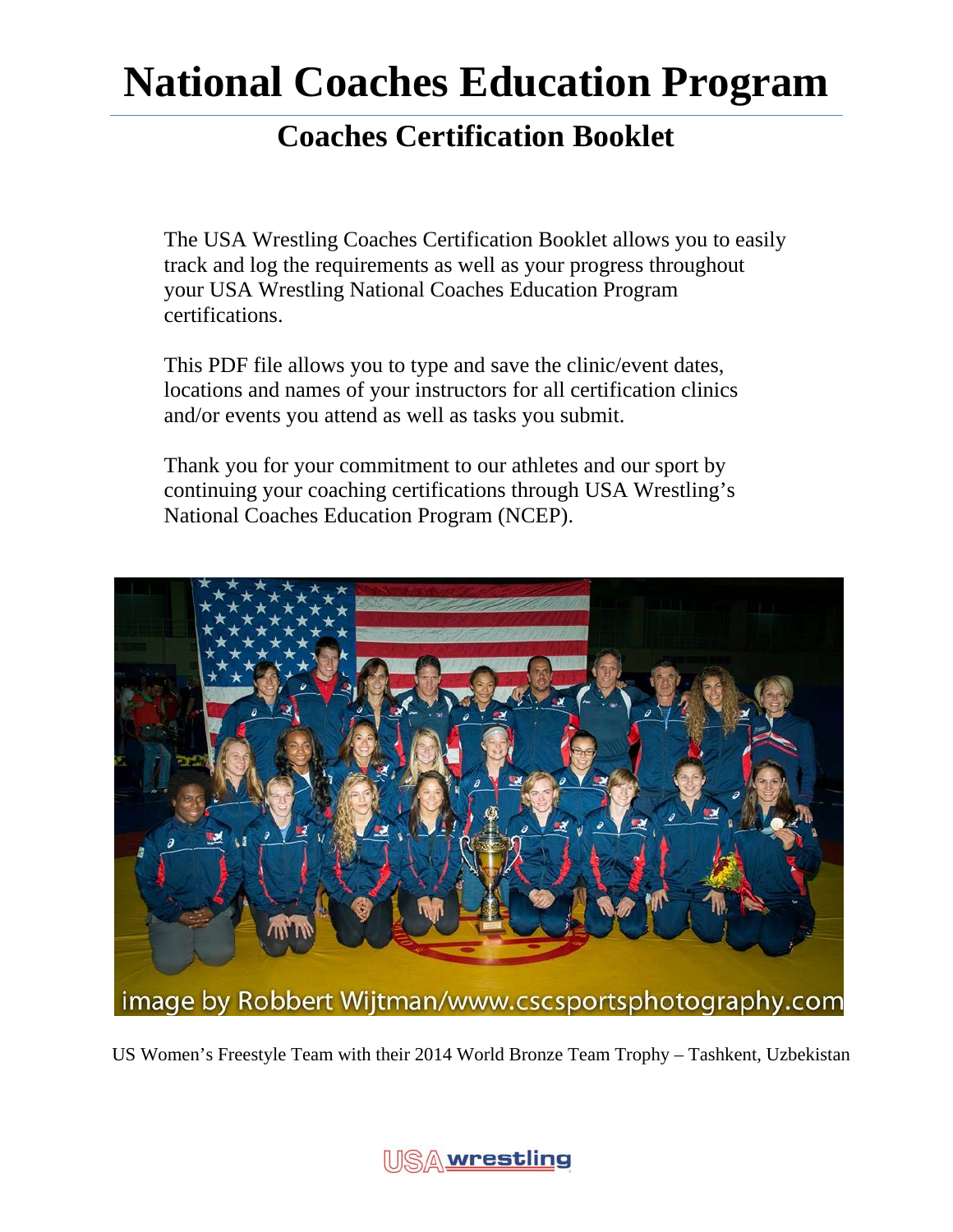### **Coaches Certification Booklet**

### **USA Wrestling Coaches Code of Ethics:**

- 1. Acquire and implement the most current knowledge of rules, strategies and teaching methods.
- 2. Structure a safe environment at all times.
- 3. Work closely with parents, administrators, and community members to promote athletics as a positive experience.
- 4. Have the welfare of the athlete as the primary concern at all times.
- 5. Promote effective communication.
- 6. Serve as a leader and model in the development of appropriate conduct for the athlete in and out of the sport setting.
- 7. Use strategies in practice and competition reflecting fairness within the spirit of the rules.
- 8. Keep the concepts of winning and losing in proper perspective.
- 9. Enforce team policies with fairness, consistency and appreciation for individual differences.
- 10.Be knowledgeable of the association's policies and ensure regulations are upheld.



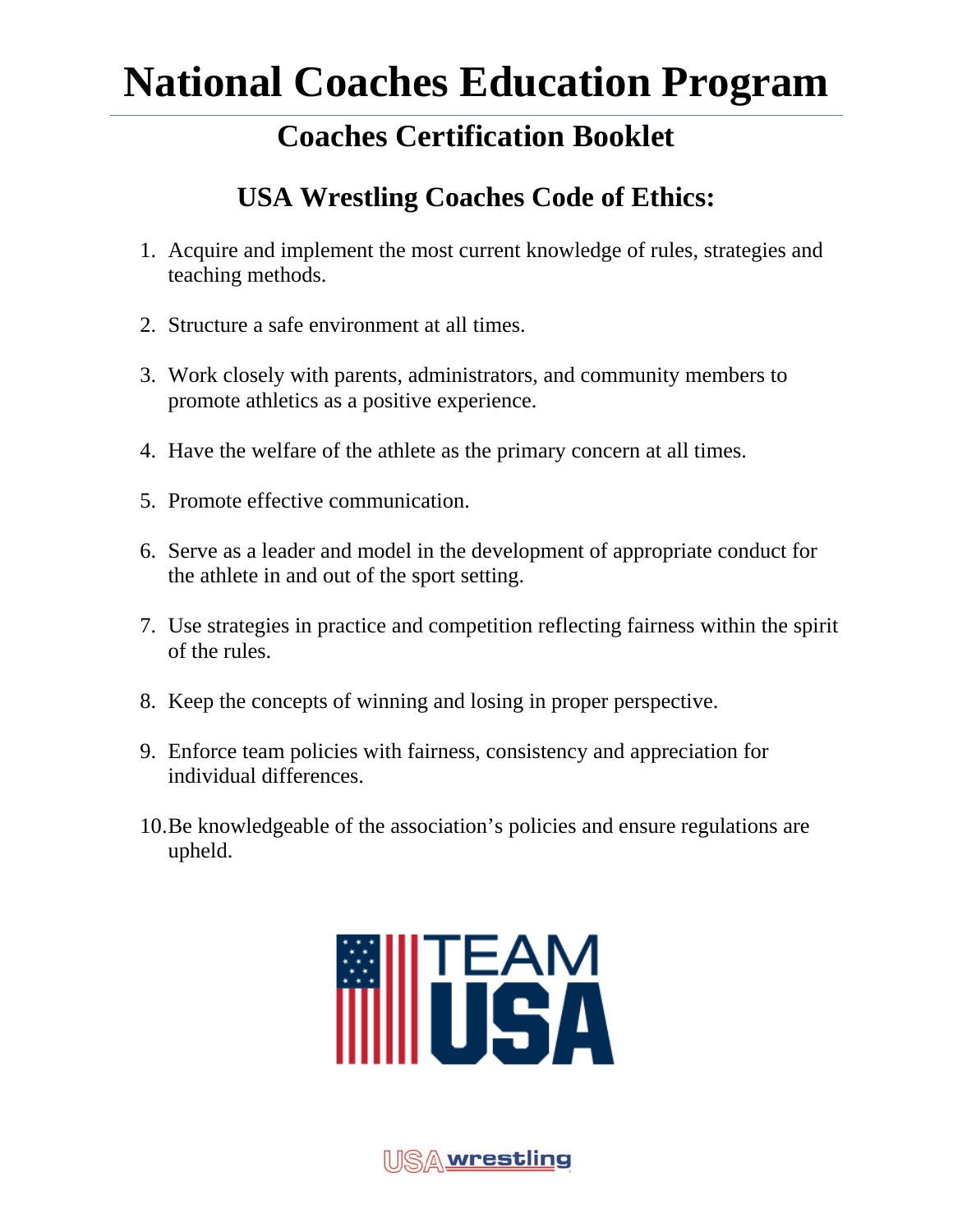| <b>Certification History:</b>       |  |  |
|-------------------------------------|--|--|
| <b>Copper</b>                       |  |  |
|                                     |  |  |
| <b>Bronze</b> (required for Silver) |  |  |
|                                     |  |  |
| <b>Silver</b> (required for Gold)   |  |  |
|                                     |  |  |
| Gold                                |  |  |
|                                     |  |  |

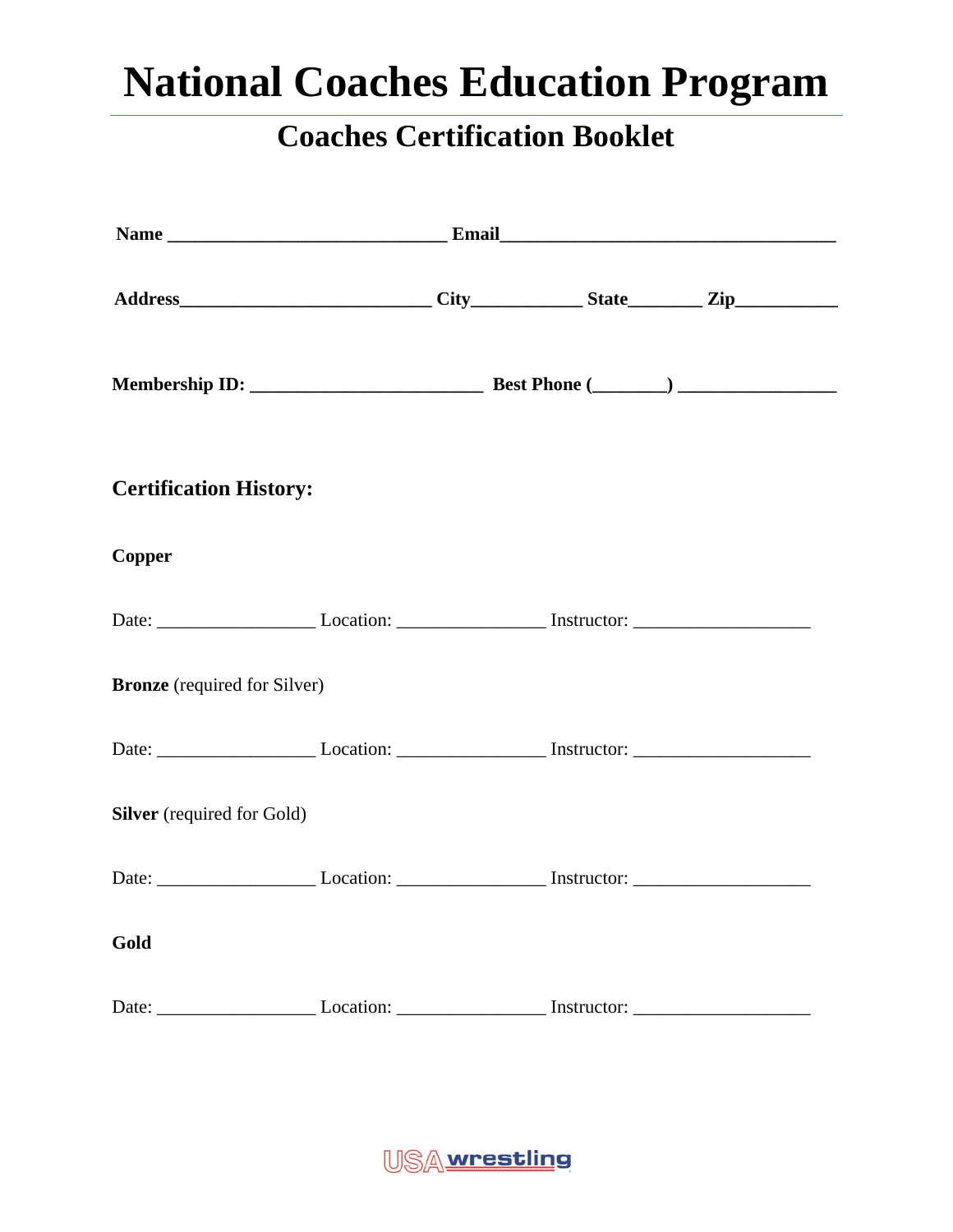### **Coaches Certification Booklet**

#### **Silver Level Certification Requirements:**

All certifications require current USA Wrestling background check and coach membership.

#### **Attendance at a USA Wrestling Silver Coaches College or USA Wrestling Fall Clinic:**

Date: \_\_\_\_\_\_\_\_\_\_\_\_\_ Location: \_\_\_\_\_\_\_\_\_\_\_\_\_\_\_\_ NCEP Manager: \_\_\_\_\_\_\_\_\_\_\_\_\_\_\_\_\_\_\_

#### **Bronze Clinic instruction (or co-instruction) with a minimum of 10 participants:**

Date: \_\_\_\_\_\_\_\_\_\_\_\_\_ Location: \_\_\_\_\_\_\_\_\_\_\_\_\_\_\_\_ Approved by: \_\_\_\_\_\_\_\_\_\_\_\_\_\_\_\_\_\_\_\_\_

**Silver Level Technical Certification: (Via a USA Wrestling Camp/Clinic, a pre-approved video submission topic or qualification as a USA Wrestling Sr Level Top 3 ladder holder)** 

Date: Location: Approved by:

#### **Required Submission of 8 Written Tasks**

Submit one task from each of the 8 Bronze Level modules. Tasks must be between 4-7 typed pages and in most cases will include references for any sources you use in your research. Please submit all tasks in PDF or word processing format.

#### **Module 1 – Philosophy and Ethics**

Standard 1: Develop and implement an athlete‐centered coaching philosophy Standard 2: Identify, model and teach positive values learned through sport participation Standard 3: Teach and reinforce responsible personal, social, and ethical behavior of all people involved in the sport program.

Standard 4: Demonstrate ethical conduct in all facets of the sport program.

#### **Module 2 – Safety and Injury Prevention**

Standard 5: Prevent injuries by providing safe facilities

Standard 6: Ensure that all necessary protective equipment is available, properly fitted, and used appropriately.

Standard 7: Monitor environmental conditions and modify participation as needed to ensure the health and safety of participants.

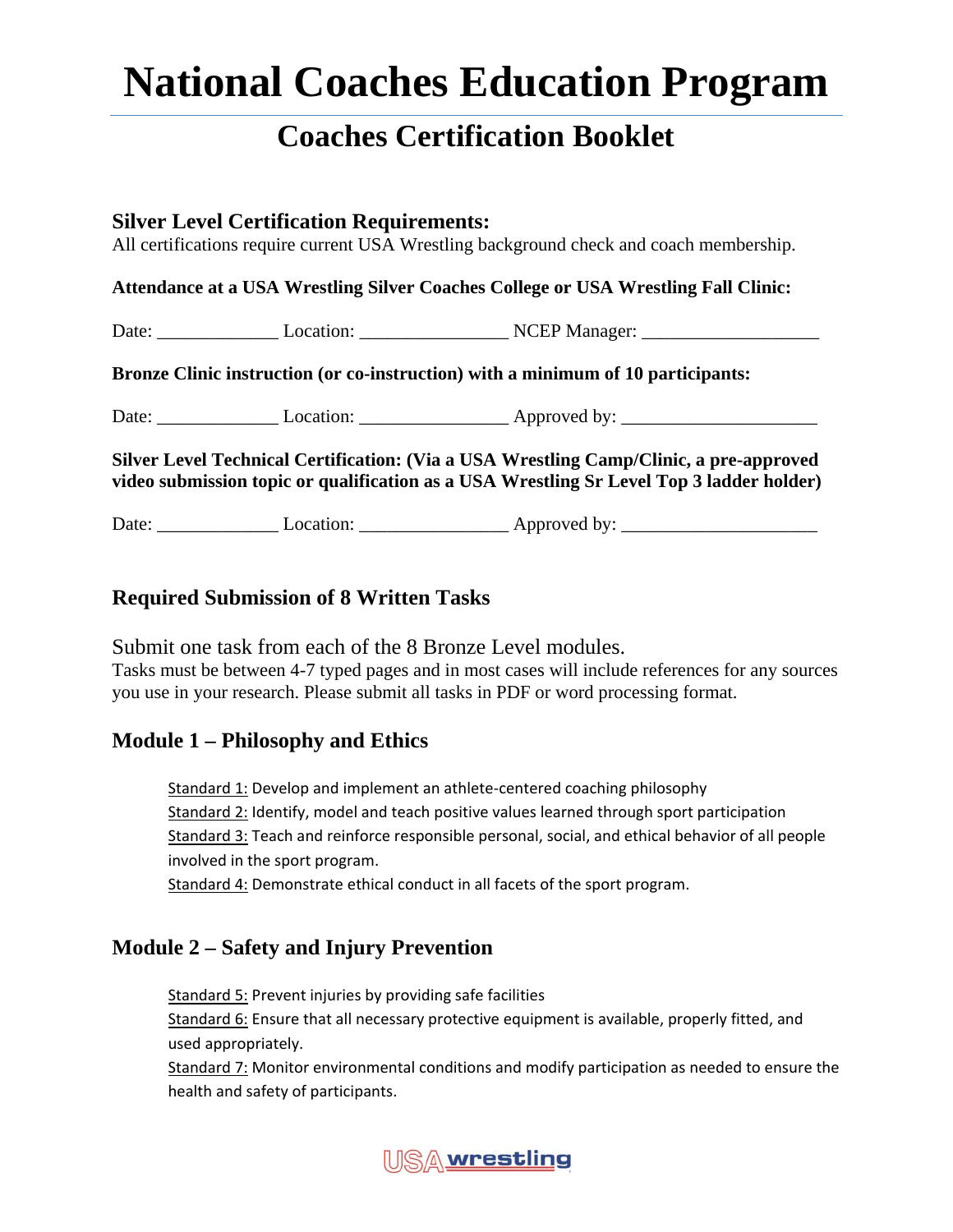### **Coaches Certification Booklet**

Standard 8: Identify physical conditions that predispose athletes to injuries. Standard 9: Recognize injuries and provide immediate and appropriate care. Standard 10: Facilitate a coordinated sport health care program that includes prevention, care, and management of injuries.

Standard 11: Identify and address the psychological implications of injury.

#### **Module 3 – Physical Conditioning**

Standard 12: Design programs of training, conditioning, and recovery that properly utilize exercise physiology and biomechanical principles.

Standard 13: Teach and encourage proper nutrition for optimal physical and mental performance and overall good health.

Standard 14: Be an advocate for drug-free sport participation and provide accurate information about drugs and supplements.

Standard 15: Plan conditioning programs to help athletes return to full participation following injury.

#### **Module 4 – Growth and Development**

Standard 16: Apply knowledge of how developmental change influences the learning and performance of sport skills.

Standard 17: Facilitate the social and emotional growth of athletes by supporting a positive sport experience and lifelong participation in physical activity.

Standard 18: Provide athletes with responsibility and leadership opportunities as they mature.

#### **Module 5 – Teaching and Communication**

Standard 19: Provide a positive learning environment that is appropriate to the characteristics of the athletes and goals of the program.

Standard 20: Develop and monitor goals for the athletes and program.

Standard 21: Organize practice based on a seasonal or annual practice plan to maintain

motivation, manage fatigue, and allow for peak performance at the appropriate time.

Standard 22: Plan and implement daily practice activities that maximize time on task and available resources.

Standard 23: Utilize appropriate instructional strategies to facilitate athlete development and performance

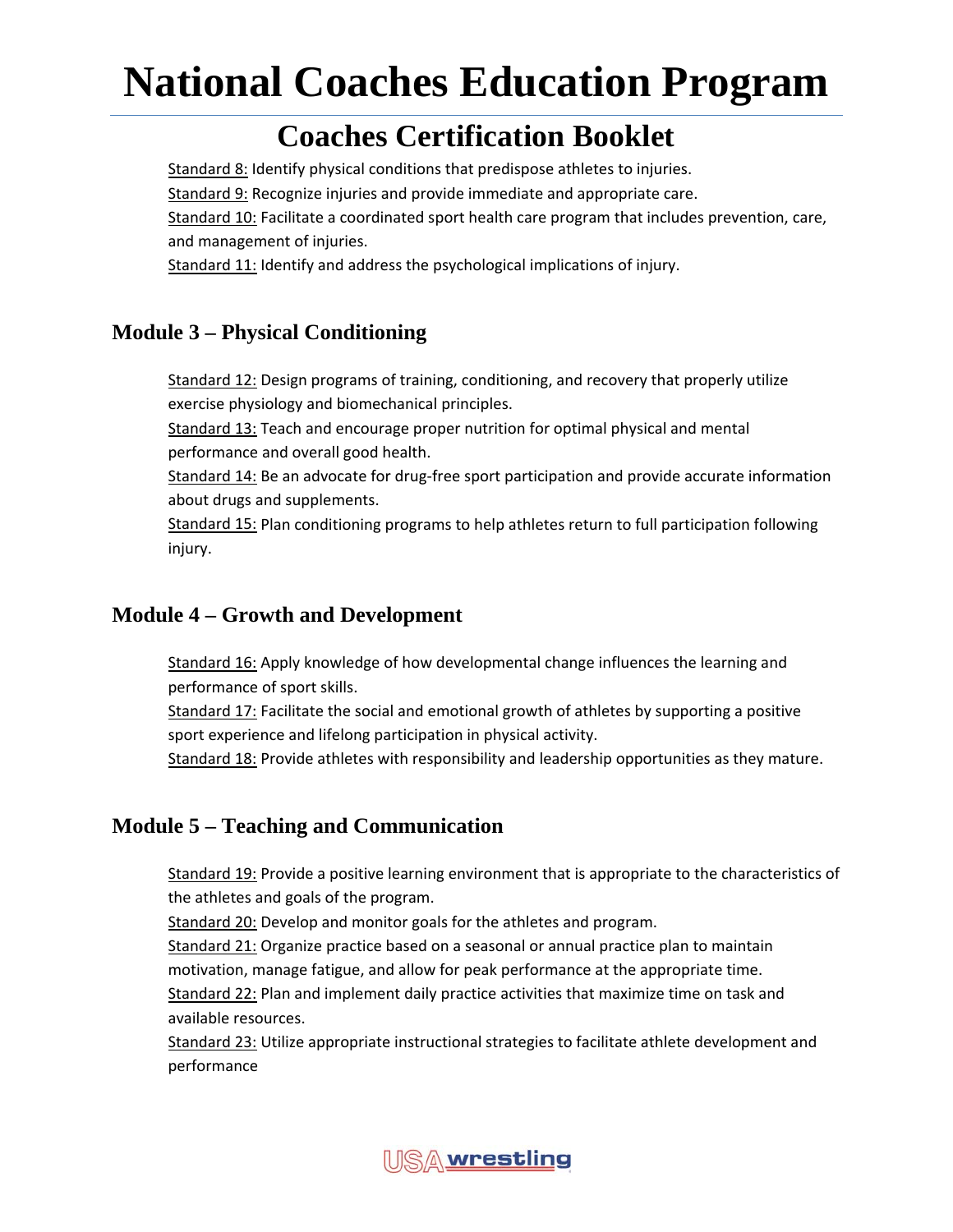### **Coaches Certification Booklet**

Standard 24: Teach and incorporate mental skills to enhance performance and reduce sport anxiety.

Standard 25: Use effective communication skills to enhance individual learning, group success, and enjoyment in the sport experience.

Standard 26: Demonstrate and utilize appropriate and effective motivational techniques to enhance athlete performance and satisfaction.

#### **Module 6 – Sport Skills and Tactics**

Standard 27: Know the skills, elements of skill combinations, and techniques associated with the sport being coached.

Standard 28: Identify, develop, and apply competitive sport strategies and specific tactics appropriate for the age and skill levels of the participating athletes.

Standard 29: Use scouting methods for planning practices, game preparation, and game analysis.

#### **Module 7 – Organization and Administration**

Standard 30: Demonstrate efficiency in contest management.

Standard 31: Be involved in public relation activities for the sport program.

Standard 32: Manage human resources for the program.

Standard 33: Manage fiscal resources for the program.

Standard 34: Facilitate planning, implementation, and documentation of the emergency action plan.

Standard 35: Manage all information, documents, and records for the program.

Standard 36: Fulfill all legal responsibilities and risk management procedures associated with coaching.

#### **Module 8 – Evaluation**

Standard 37: Implement effective evaluation techniques for team performance in relation to established goals.

Standard 38: Use a variety of strategies to evaluate athlete motivation and individual performance as they relate to season objectives and goals.

Standard 39: Utilize an effective and objective process for evaluation of athletes in order to assign roles or positions and establish individual goals.

Standard 40: Utilize and objective and effective process for evaluation of self and staff.

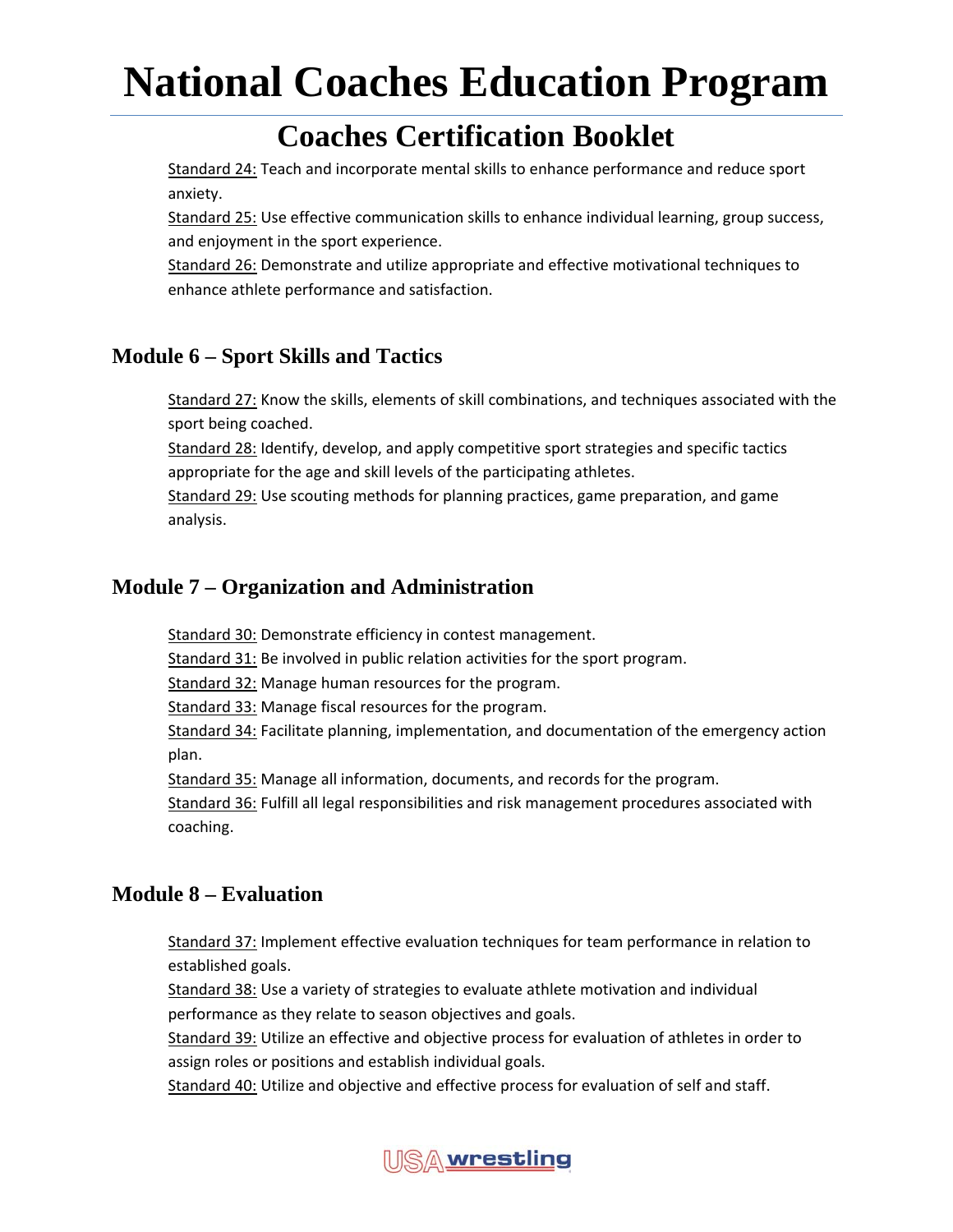### **Coaches Certification Booklet**

#### **Gold Level Certification Requirements:**

All certifications require current USA Wrestling background check and coach membership.

#### **Silver College or USA Wrestling Fall Coaches Clinic instruction:**

(Pre-approved with the USA Wrestling NCEP Manager)

Date: \_\_\_\_\_\_\_\_\_\_\_\_\_ Location: \_\_\_\_\_\_\_\_\_\_\_\_\_\_\_\_ Approved by: \_\_\_\_\_\_\_\_\_\_\_\_\_\_\_\_\_\_\_\_\_

**Gold Level Technical Certification: (Via the Apprentice Coaches Program, top 3 national team ladder or staff selection from the coaches pool for international competition at any age level.)** 

Date: \_\_\_\_\_\_\_\_\_\_\_\_\_ Location: \_\_\_\_\_\_\_\_\_\_\_\_\_\_\_\_ Approved by: \_\_\_\_\_\_\_\_\_\_\_\_\_\_\_\_\_\_\_\_\_

#### **Required Submission of 12 Written Tasks**

Please submit tasks from any of the 8 Bronze Level modules or miscellaneous tasks of your choice (pre-approved by the USA Wrestling NCEP Manager). Tasks must be between 4-7 typed pages and in most cases will include references for any sources you use in your research. Please submit all tasks in PDF or word processing format.

#### **Gold Task 1 of 12**

| Task Name/Subject: |  |
|--------------------|--|
|                    |  |

| Date Submitted | Date Approved |
|----------------|---------------|
|----------------|---------------|

#### **Gold Task 2 of 12**

| Task Name/Subject: |  |
|--------------------|--|
|                    |  |

Date Submitted\_\_\_\_\_\_\_\_\_\_\_ Date Approved\_\_\_\_\_\_\_\_\_\_\_

| Gold Task 3 of 12  |               |  |  |
|--------------------|---------------|--|--|
| Task Name/Subject: |               |  |  |
| Date Submitted     | Date Approved |  |  |

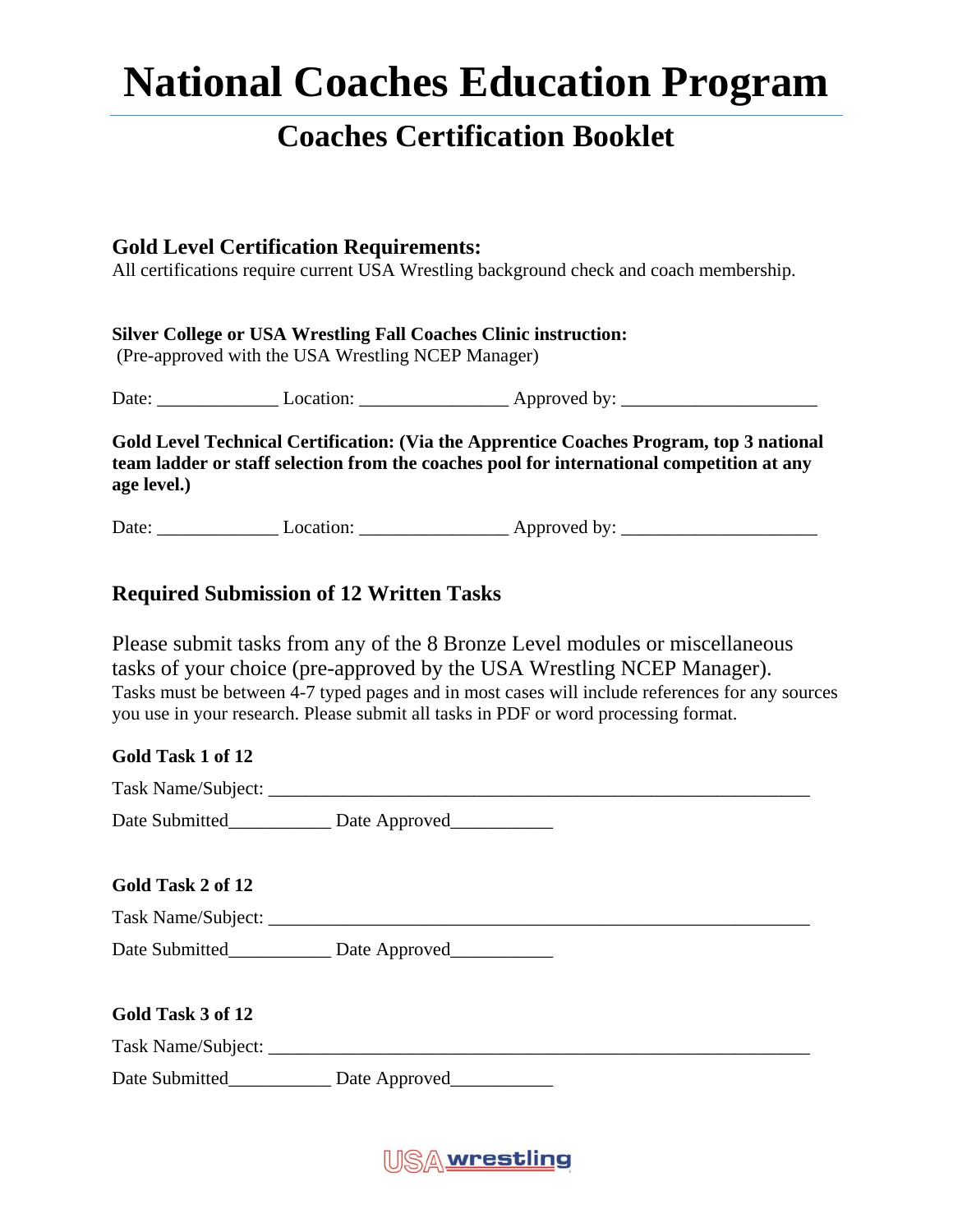| Gold Task 4 of 12  |                                                         |  |
|--------------------|---------------------------------------------------------|--|
|                    |                                                         |  |
|                    | Date Submitted______________ Date Approved____________  |  |
| Gold Task 5 of 12  |                                                         |  |
|                    |                                                         |  |
|                    | Date Submitted League Date Approved League              |  |
| Gold Task 6 of 12  |                                                         |  |
|                    |                                                         |  |
|                    | Date Submitted______________ Date Approved____________  |  |
| Gold Task 7 of 12  |                                                         |  |
|                    |                                                         |  |
|                    | Date Submitted_____________ Date Approved___________    |  |
| Gold Task 8 of 12  |                                                         |  |
|                    |                                                         |  |
|                    | Date Submitted______________ Date Approved_____________ |  |
| Gold Task 9 of 12  |                                                         |  |
|                    |                                                         |  |
|                    | Date Submitted______________ Date Approved____________  |  |
| Gold Task 10 of 12 |                                                         |  |
|                    |                                                         |  |
|                    | Date Submitted_______________ Date Approved____________ |  |

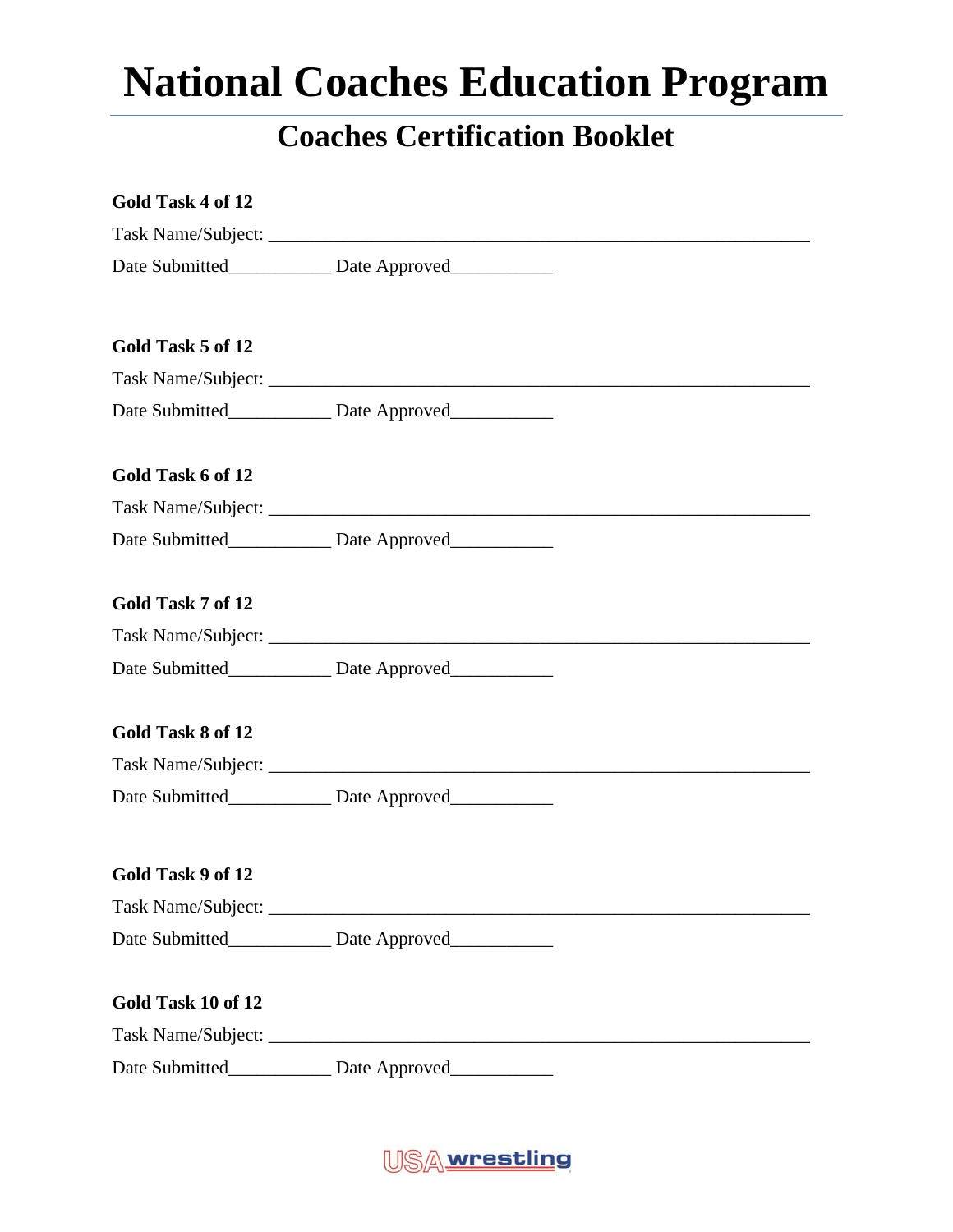| Gold Task 11 of 12 |                                                          |  |
|--------------------|----------------------------------------------------------|--|
|                    |                                                          |  |
|                    |                                                          |  |
| Gold Task 12 of 12 |                                                          |  |
|                    |                                                          |  |
|                    | Date Submitted_______________ Date Approved_____________ |  |



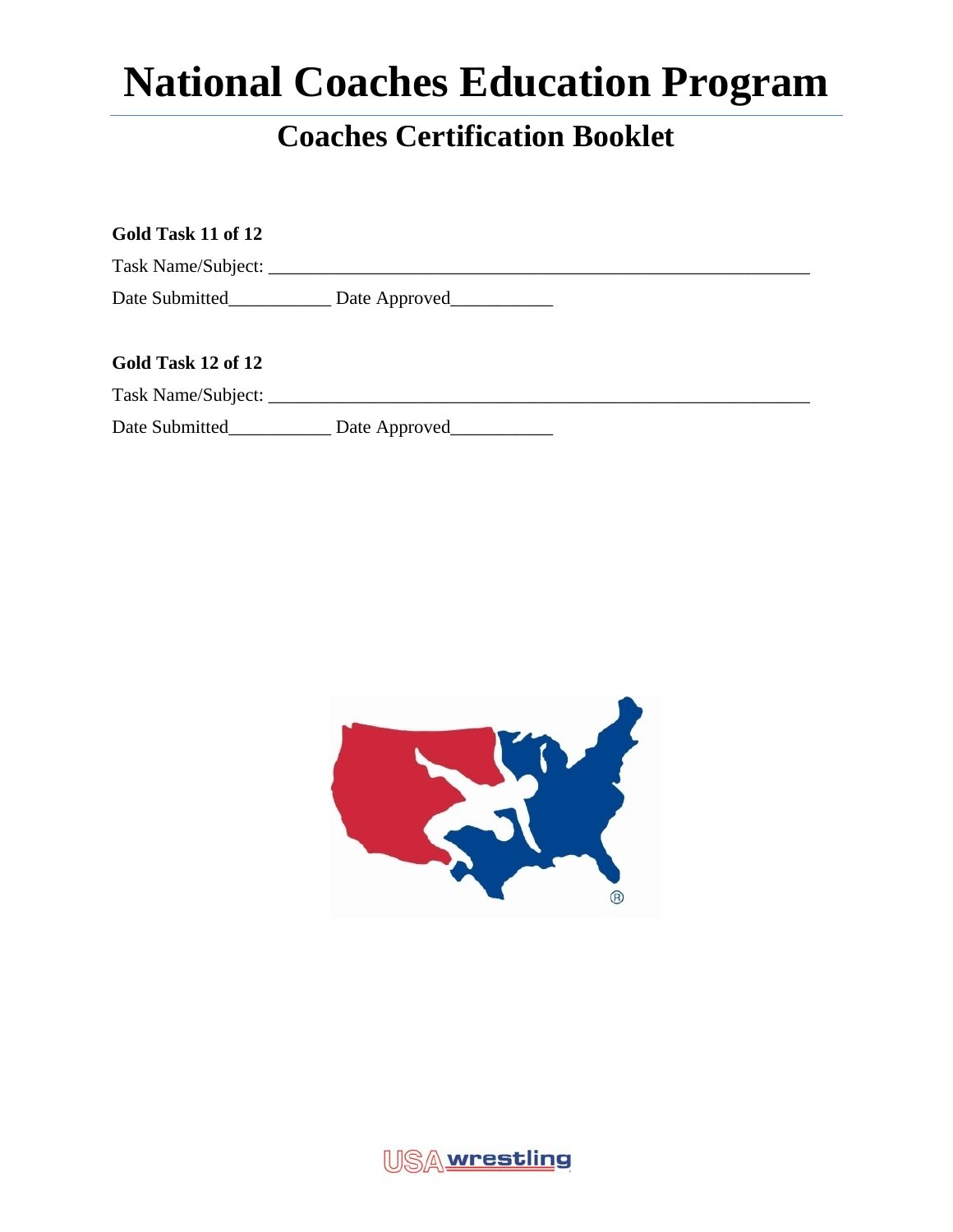### **Coaches Certification Booklet**

### **USA Wrestling Events Log:**

| Date                     | Event | Location                        | <b>Event Coordinator</b>       |
|--------------------------|-------|---------------------------------|--------------------------------|
|                          |       |                                 |                                |
|                          |       |                                 |                                |
|                          |       |                                 |                                |
|                          |       |                                 |                                |
|                          |       |                                 |                                |
|                          |       |                                 |                                |
|                          |       |                                 |                                |
|                          |       |                                 |                                |
|                          |       |                                 |                                |
|                          |       |                                 |                                |
|                          |       |                                 |                                |
|                          |       |                                 |                                |
|                          |       |                                 |                                |
|                          |       |                                 |                                |
|                          |       |                                 |                                |
|                          |       |                                 |                                |
|                          |       |                                 |                                |
|                          |       |                                 |                                |
|                          |       |                                 | Ξ.                             |
| $\overline{\phantom{0}}$ |       | $\overline{\phantom{0}}$<br>- - |                                |
| н.                       |       | $\overline{\phantom{a}}$        | -                              |
| н.                       | ٠.    | $ -$                            | Ξ.<br>$\overline{\phantom{a}}$ |
|                          |       | $\overline{\phantom{0}}$        | -                              |

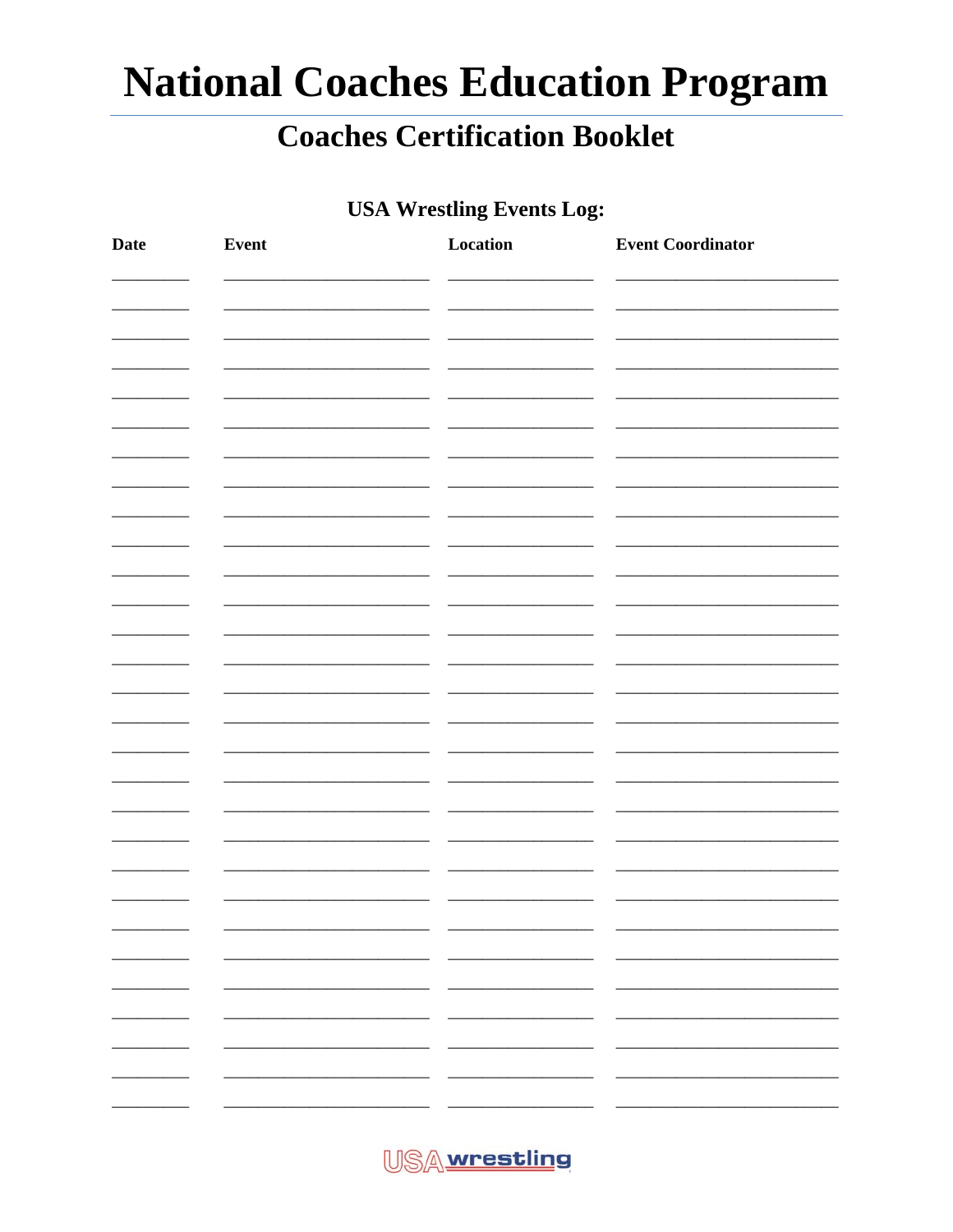### **Coaches Certification Booklet**

### **USA Wrestling Events Log (continued):**

| <b>Date</b>              | Event | Location                       | <b>Event Coordinator</b> |
|--------------------------|-------|--------------------------------|--------------------------|
|                          |       |                                |                          |
|                          |       |                                |                          |
|                          |       |                                |                          |
|                          |       |                                |                          |
|                          |       |                                |                          |
|                          |       |                                |                          |
|                          |       |                                |                          |
|                          |       |                                |                          |
|                          |       |                                |                          |
|                          |       |                                |                          |
|                          |       |                                |                          |
|                          |       |                                |                          |
|                          |       |                                |                          |
|                          |       |                                |                          |
|                          |       |                                |                          |
|                          |       |                                |                          |
|                          |       |                                |                          |
|                          |       |                                |                          |
|                          |       |                                |                          |
|                          |       |                                |                          |
|                          |       |                                | Ξ.                       |
| $\overline{\phantom{a}}$ |       | _____<br>— —                   | —                        |
| $\overline{\phantom{a}}$ |       | Ξ.<br>$\overline{\phantom{0}}$ |                          |
|                          |       |                                | -                        |
|                          |       |                                |                          |